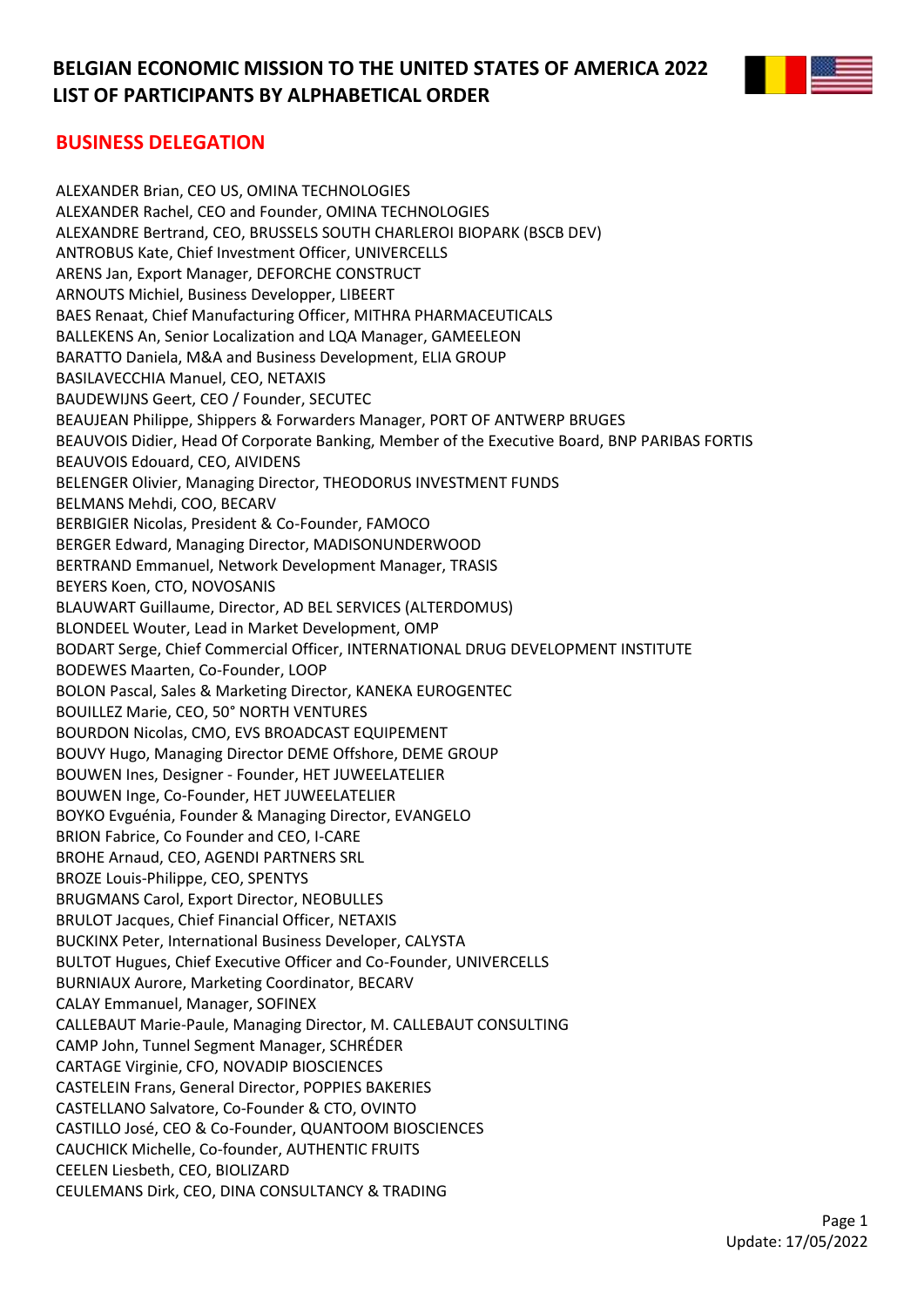

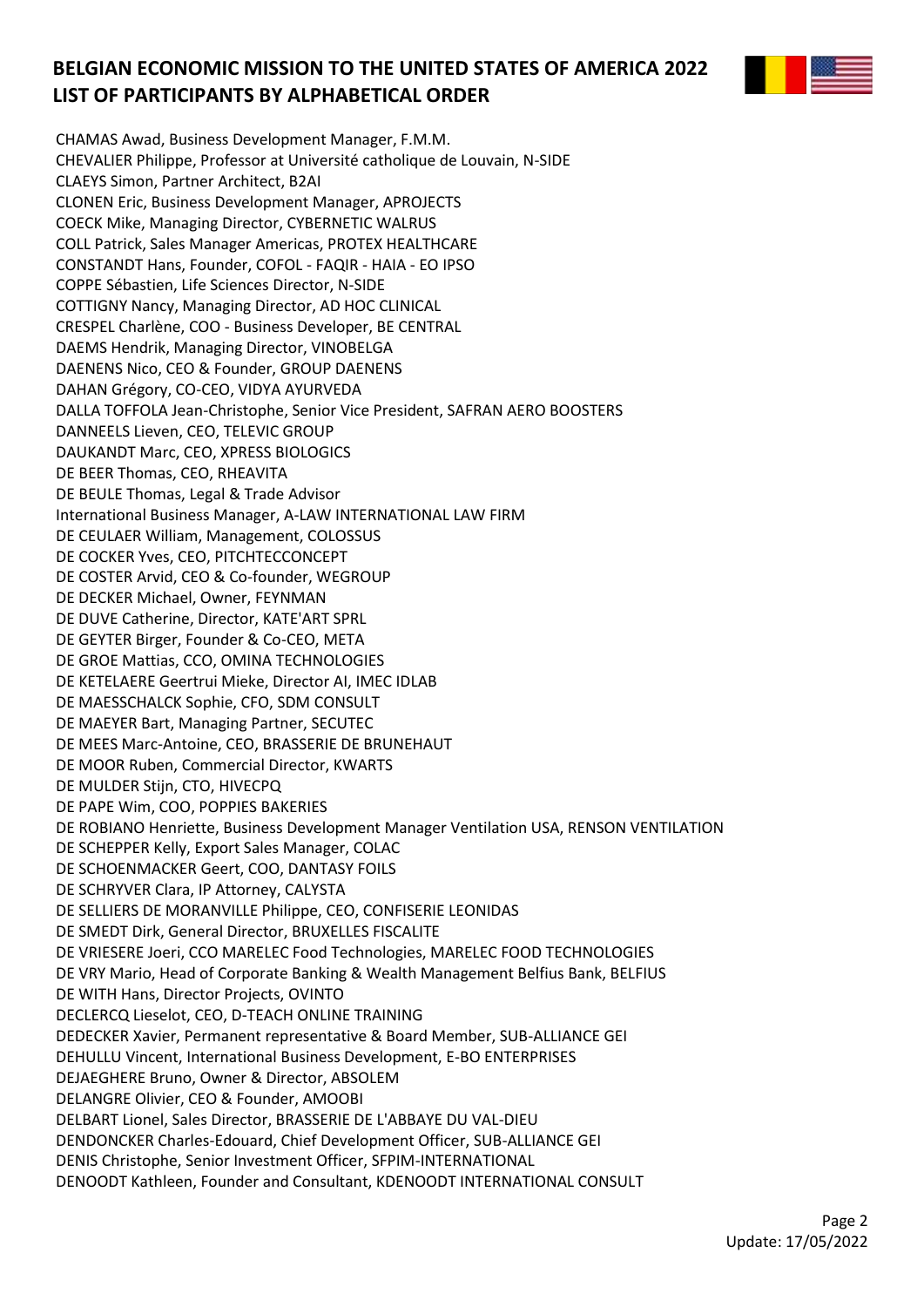

DESCHIETERE Philip, Partner, DELOITTE BELGIUM DESCHNER Alexandra, Vice President Marketing, Communications & Investor Relations, UNIVERCELLS DETHEUX Michel, CEO, ITEOS THERAPEUTICS DETIFFE Jean-Pol, Founder, Chief Strategy & Innovation Officer, ONCODNA DETOBER Benjamin, CEO - HQ2 Americas, I-care Reliability Group, I-CARE DETRIXHE Pierre, Partner, INVESTSUD DEWINTER Pieter, Managing Director, FAMEWORK D'HEYGERE Philippe N.L., CEO, LAPAUW INTERNATIONAL DHONT Erik, CEO, ERIK DHONT D'HOOGHE Alexander, Founding Partner, ORG PERMANENT MODERNITY DIERYCKX Tim, CEO, VOXDALE DILLEN Wim, International Development Manager, PORT OF ANTWERP BRUGES DRAGANCEA Tudor, Sales Director, SUPERBON DRIESEN Alex, CEO, TOREON DRUYTS Robby, Area Sales Manager, THE BELGIAN CHOCOLATE GROUP DUBARD Trip, Director, BENELUXCONNECT DUFRANE Denis, CEO, NOVADIP BIOSCIENCES DUGARDYN Olivier, Founding partner, DUGARDYN & PARTNERS DUSOULIER Pierre-Antoine, CEO and Founder, IBANFIRST EEMAN Isabelle, BREWERY VERHAEGHE VICHTE EMERICK METTS Jesseca Mae, Director of Communications & Initiatives, ORG PERMANENT **MODERNITY** EVERARD Dylan, Project Manager, CARTOONBASE FERNANDES ALVES Fellipe, Chief of CEO Office, SOLVAY FIERENS GEVAERT Laurent, Managing Director, CARTOON CALLED LIFE FIERS Stefaan, Head of Corporate Communication, Public Affairs & Patient Advocacy, TAKEDA FINÉ Eric, Business Development Manager, SMULDERS FIVEZ Hans, Director, HOUTBAAI FLOKOS Kostas, CEO, UPCOM FONTAINE Jean-Manuel, Chief Business Officer, MITHRA PHARMACEUTICALS FORBES Douglas, Commercial Manager, GEO.XYZ FRANZINA Felipe Demira, Co-Founder, AMAZONIA BIO FRIPIAT François, CEO, DEMUTE FTAICH Fatima, CO-CEO, VIDYA AYURVEDA FUNHOFF Axel, CEO, ACHILLES DESIGN GABANT Philippe, Co-Founder-CSO, SYNGULON GEHLEN Sonja, Senior Aviation Development Manager, BRUSSELS AIRPORT COMPANY GENNA Innocenzo, CEO, GENNA CABINET GEURTS Romane, Account Manager, EDPO (EUROPEAN DATA PROTECTION OFFICE) GEUSENS Toon, Finance Manager, JUUNOO GEUTJENS Kristof, ESG Manager Europe, AB INBEV GHEYSENS Daan, Managing Director, CYBERWOLF GHIJSELS Tom, PA to General Director, BRUXELLES FISCALITE GLAUTIER Laurence, General Manager, SOFINEX GLORE Bassel, Active Glass Sales Director, AGC ACTIVE GLASS GOOSSENS Chantal, Global Sales Director, CONFISERIE LEONIDAS GOOSSENS Manuel, General Manager, GOOD !D GOOSSENS Rik, Advisor, PHARA GOOSSENS Roselyne, Head of It & Projets, BRUXELLES FISCALITE GORGEMANS Xavier, CEO, TRANE GREANT Maxim, Country Manager USA, ZÙSTO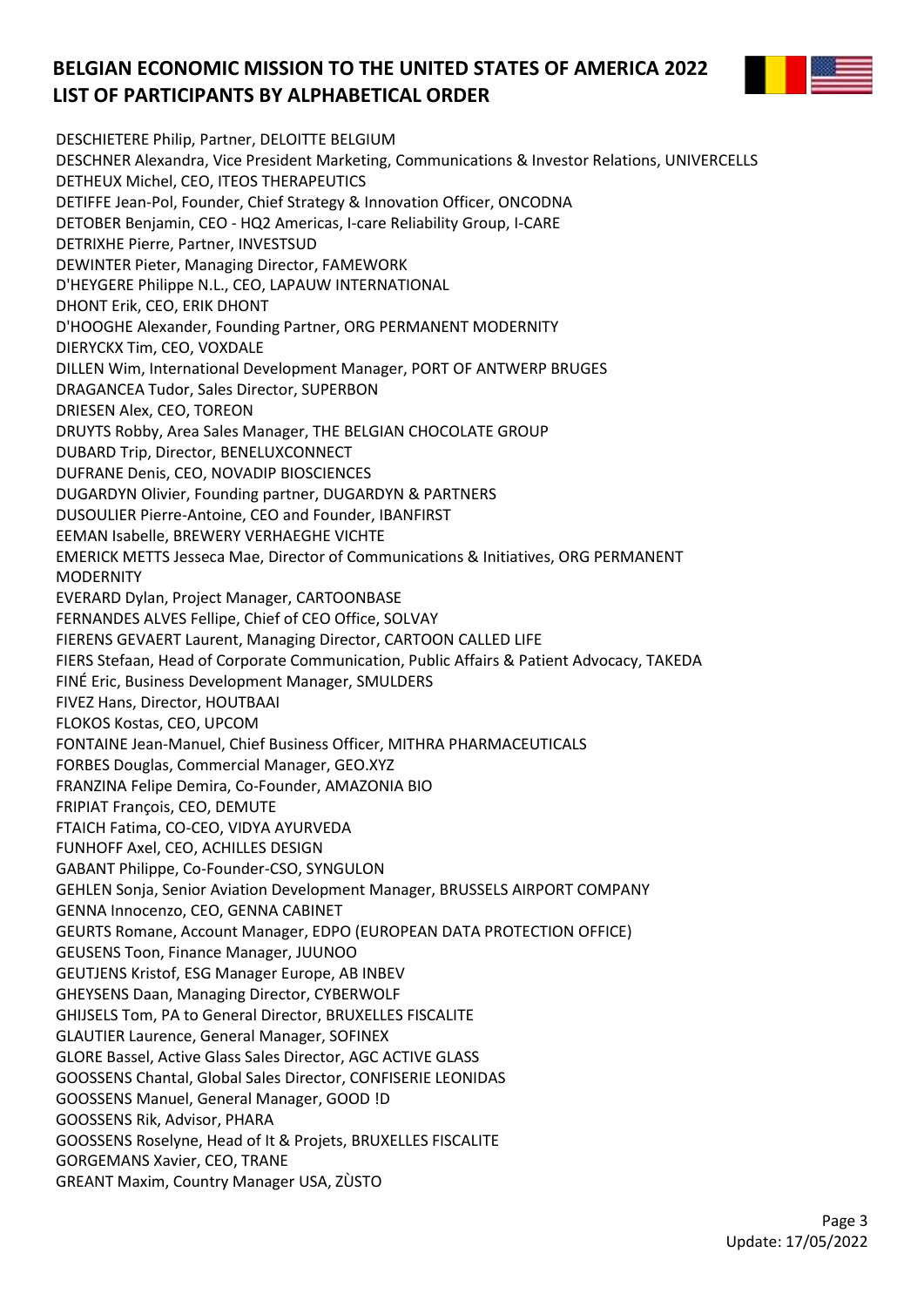GRUTMAN Quentin, Chief Customer Officer, EVS BROADCAST EQUIPEMENT HALIOUA Eric, President & CEO, PDC LINE PHARMA HAVERMANS Kris, Director Freight Forwarding, BOECKMANS BELGIË HEERING Jean-François, CEO, VADIS TECHNOLOGIES HELIN Guy, CEO, SYNGULON HENNIN Philippe, Co-founder, RISE FINANCIALS HOEVERS Jeroen, Country Manager, IBANFIRST HOLLEVOET Kevin, Director of Business Development, 2 BRIDGE HORMAECHEA Xavier, Head of EU Corporate Affairs, UCB PHARMA HOURY Max, Managing Director, ATB THERAPEUTICS HULLAERT Pieter, Business Development Manager US/CA, LA LORRAINE BAKERY GROUP HUMBEECK Frank, Global VP, Sales & Strategy, ARCO INFORMATION IACAMPO Mario, President, EXHIBITION HUB JACOBS Henri, Non-executive member of the NextGenics Board, NEXTGENICS JANSEN Bas, Artificial Intelligence Director Life Sciences, OMINA TECHNOLOGIES JANSSENS Lieven, CEO, KANEKA EUROGENTEC JANSSENS Mireille, Business Development Specialist, CREDENDO JONCKHEERE Thibault, CEO, EXOTHERA JOSSART Laurent, CEO, LIEGE AIRPORT KABEYA KALOMBO Bertrand, CEO, RP LOGISTICS KADRI Ilham, CEO, SOLVAY KAROLINSKI Michel, Founding partner, ASAP AVOCATS KEERSEBILCK Dominiek, Commercieel Directeur REO Veiling, COOPERATIE HOOGSTRATEN KELGTERMANS Marc, Co-Founder CEO, VIVA BREWS KERVYN D'OUD MOOREGHEM Amaury, Export Manager, BREWERY VERHAEGHE VICHTE KEUTGEN Nicolas, Chief Innovation Officer, SCHRÉDER KINDT Dominique, CEO, WITH KRZESLO Eric, CEO, MINTT LÁSKA Josef, Sales Director New Markets, LA LORRAINE BAKERY GROUP LATOUR Laura, Project Leader KIKK Festival, KIKK LEGRAND Jean-Marc Christophe, Managing Director, THECLUBDEAL LEPOT François, CEO, SAFRAN AERO BOOSTERS LEPOUTRE Didier, Supervisor Market Development & Expansion, BELORTA LEROUX Adeline, Area Manager Middle East & Event Manager, DIRTY MONITOR LEUNENS Steven, Founder & Co-CEO, META LIBERT Jean-Michel, CEO, LIBINVEST LINDEMANS Jan-Diederik, Lawyer, CROWELL & MORING LLP LO FARO Carmelo, President, Materials Segment, SOLVAY LUYCKX Yves, Sales Manager, SIOEN MAGY Bertrand, CEO, ATB THERAPEUTICS MARLOT Bertrand, CTO, MACQ MARTENS Marc, Partner, BIRD & BIRD (BELGIUM) LLP MARTIN Vicky, Senior Business Development Director, INTERNATIONAL DRUG DEVELOPMENT **INSTITUTE** MASOCH Marie, External & Scientific Affairs Officer, MITHRA PHARMACEUTICALS MASSONET Philippe, Scientific Coordinator, CETIC MÉNAGE Olivier, CEO, MONA.HEALTH MENER Richard, EVP Corporate Operations and Co-founder, FEATURES ANALYTICS MERILLET Philippe-Daniel, CEO, COLOSSUS MERLET Arnaud, CEO, N-SIDE MESKENS Manon, Architect, A2M



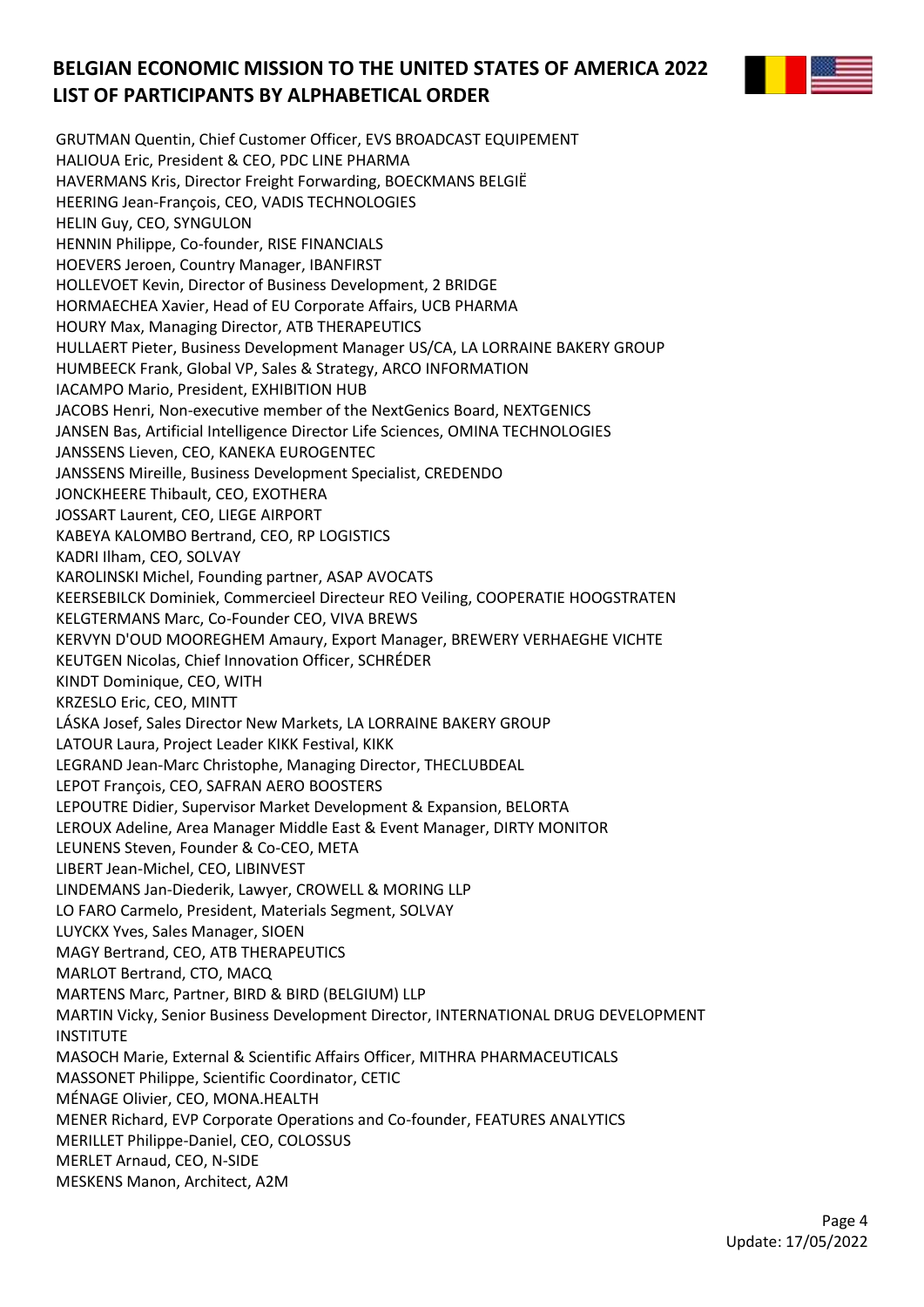

MEULEMANS Ann, CEO, 2 BRIDGE MEULEMEESTER Arnaud, International Business Developer, DIRTY MONITOR MILLS Steve, US General Manager, SCHRÉDER MISPELAERE Denis, Sales Manager, LAB4NUTRITION MOENS DE HASE Edouard, CEO, AEROSINT MOEREMANS Pieter, Founder & CEO, CODE-LESS MOLINA Manuel, CEO, ROCKSTONE FILMS MORENO VACCA Sebastian, Architect, Founding Partner, A2M MOTTET Pierre, Export Manager, BRASSERIE DE L'ABBAYE DU VAL-DIEU MOTTET Pierre, Chairman of the Board, ION BEAM APPLICATIONS MURPHY Jane, Founder & Chair of the Board, EDPO (EUROPEAN DATA PROTECTION OFFICE) MURRAY WATTS Diana, Editor, Press Attaché, Art advisor, A2M MUYLAERT Aline, Co-Founder and Director of Government Relations, CITIZENLAB NAHMANY Arik, CEO, ALSTON NAHMANY Limor, ALSTON NGUYEN DUC Thanh Tam, Business Development & Partnerships, CUBE ART FAIR NOTTE Tom, Managing Director, FAMEWORK PAESEN Jan, Co-Founder, VIVA BREWS PANSAERS Xavier, CEO, GOVRN PARMENTIER Gilles, Head of Strategy and Business, VO GROUP PATTYN Sofie, CTO and Site Head, IMMUNXPERTS , A Q2 SOLUTIONS COMPANY PETRE Frie, CEO, QOLLABI PIRE Stephan, CMO, LR DATA SCIENCE PITANCE Benoît, Director, INVESTSUD PLUCKER Jean-François, Director - COO, OLYS PHARMA POFO Wingi, F.M.M. POT Geoffrey, General Manager Operations, TAKEDA REINARDS Benoit, General Manager USA, ARCO INFORMATION REYNTJENS Patrick, CEO, GEO.XYZ RIBBENS Annemie, VP Clinical Trials & Science, ICOMETRIX RISOPOULOS Théo, Principal, THEODORUS INVESTMENT FUNDS RODRIGUEZ Christian, COO, XPRESS BIOLOGICS RONDAY Denis, Investment Manager, FPIM/SFPI RONSE Frederick, CEO, OVINTO ROULIVE Patrice, SVP Sales & Marketing, TELEMIS RUTHENBERG Yaacov, Partner, ORG PERMANENT MODERNITY SAADOUNI Abderrahmane, CEO, MYGO GROUP SANO Mohamed, Manager & Partner, MADYSANO SCHEPERS Myriam, Managing Director, PREFAMAC CHOCOLATE MACHINES SCHOENMAKERS Maxime, Business Developer, AEROSINT SCHUERMANS Jeremy, Managing Partner, ROAD21 SECK Awa, CEO/Founder, LES MOUSSORS DE AWA SEIGLE Philippe, International Business Unit Manager, CONFISERIE LEONIDAS SIMSEK Bahar, Sales Executive, DINA CONSULTANCY & TRADING SKILLEN Norman, General Manager Jan De Nul UK, JAN DE NUL SMEETS Dirk, CSO, ICOMETRIX SMITH Mary, Managing Director of Bank of the West, BNP PARIBAS FORTIS SOBCZAK Gautier, Co-Founder & Chief Business Officer, MYDATA-TRUST SOKAL Etienne, CEO, CELLAÏON SOVIANY Cristina, CEO and Co-founder, FEATURES ANALYTICS STALMANS Ingeborg, Medical Advisor, MONA.HEALTH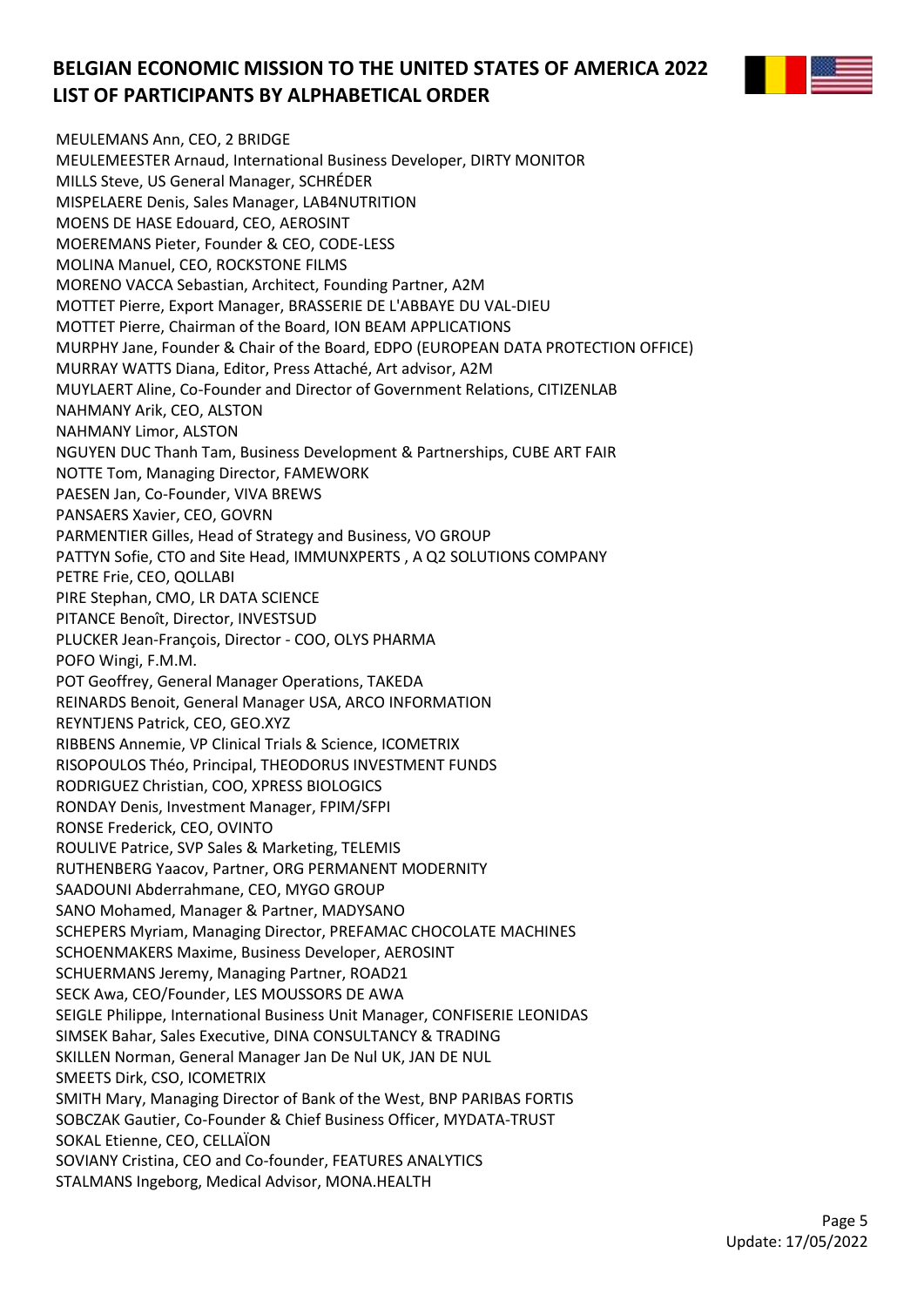

STEENACKERS Jean-Didier, Architect & Owner, SUNSOAK DESIGN & ARCHITECTURE STEVENS Alexander, CEO, GREENOMY STUYCK Laure, Head of Corporate Affairs BeLux, AB INBEV SWELDENS Wim, Co-Founder and Chief Architect, KISWE MOBILE SWINNEN Eliane, Account Manager, UNITED AIRLINES TALEMAN Frederik, CEO, HIVECPQ TELLIER Jean-Christophe, CEO, UCB PHARMA TER OSSEPIANTZ Tania, Senior Aviation Marketing Manager, BRUSSELS AIRPORT COMPANY THEEUWES Ingrid, Managing Director, PHARA THIRION Mireille, Consultant, LIBINVEST THIRY François, Sales Advisor, AIGREMONT TINDEMANS Thomas, Chairman, HILL+KNOWLTON STRATEGIES TRANCHET Joeri, COO - Chief Operational Officer, CITYMESH TROQUET Gilles, CEO, AIGREMONT VAN DAMME Elisabeth, Director External Communication & Diplomatic Relations, GLAXOSMITHKLINE (GSK) VAN DE BERG Léa, CEO, CLEARVISION STRATEGIC (BE NUTS) VAN DEN PLAS Dirk, President of the Company Board, COOPERATIE HOOGSTRATEN VAN HAUWERMEIREN Jan, Business Development Director, RHEAVITA VAN HECKE Wim, CEO & Co-Founder, ICOMETRIX VAN HEERS Sunita, CEO, SUREAL VAN HERCK Serge, CEO, EVS BROADCAST EQUIPEMENT VAN HOECKE Sebastiaan, CIO & Co-founder, WEGROUP VAN LEMBERGEN Werner, Independent Advisor, WERNER VAN LEMBERGEN ADVISORY SERVICES VAN LOO Koenraad, CEO, FPIM/SFPI VAN OOTEGHEM Ward, Chief Solution Officer, CITYMESH VAN POUCKE Davy, CEO, DELY WAFFELS VAN PROEYEN Bart, Managing Director, KWARTS VAN RATTINGHE Kristoff, CEO & Co-Founder, SENSOLUS VAN REETH Vanessa, Account Manager, SECUTEC VAN STEENDAM Jolein, Managing Director, LIFTHING VAN WESEPOEL Philippe, Associate Director - CSO, OLYS PHARMA VANAGT Toon, CEO, DATA.BE VANCOMPERNOLLE Christoph, Enterprise Architecture Director, ITINERIS VANDEN DRIESSCHE Wim, Managing Partner – Focus on Innovation, Technology, Data & Science in Healthcare and Sports, CRONOS GROUP VANDENBULCKE Luc, CEO, DEME GROUP VANDENBUSSCHE Filip, Port of Antwerp Bruges Representative & North America Business Development, PORT OF ANTWERP BRUGES VANDENDRIESSCHE Frank, Executive Director Scientific & Strategic RA, PHARA VANDEPITTE Roos, Product Manager, POPPIES BAKERIES VANDERBEKE Thomas, CEO & Grandson of the founder, BEKINA BOOTS VANHERBERGHEN Timothy, Managing Director, TRIANGLE FACTORY VANHERF Gérôme, CEO, LA GRAND POSTE VANKERCKHOVEN Vanessa, CEO, NOVOSANIS VANNESTE Xavier, Managing Director, BROUWERIJ DE HALVE MAAN VANPARYS Jill, Game Designer, JILL DESIGNS.GAMES VANRYCKEGHEM Alexander, Sales Manager Belgium and Luxembourg, UNITED AIRLINES VANWITTENBERGH Johan, Business Manager, CROWELL & MORING LLP VAUTHIER Eric, Creative Director, VIRTUAL PALACE VELGE Hadrien, CEO, ECLO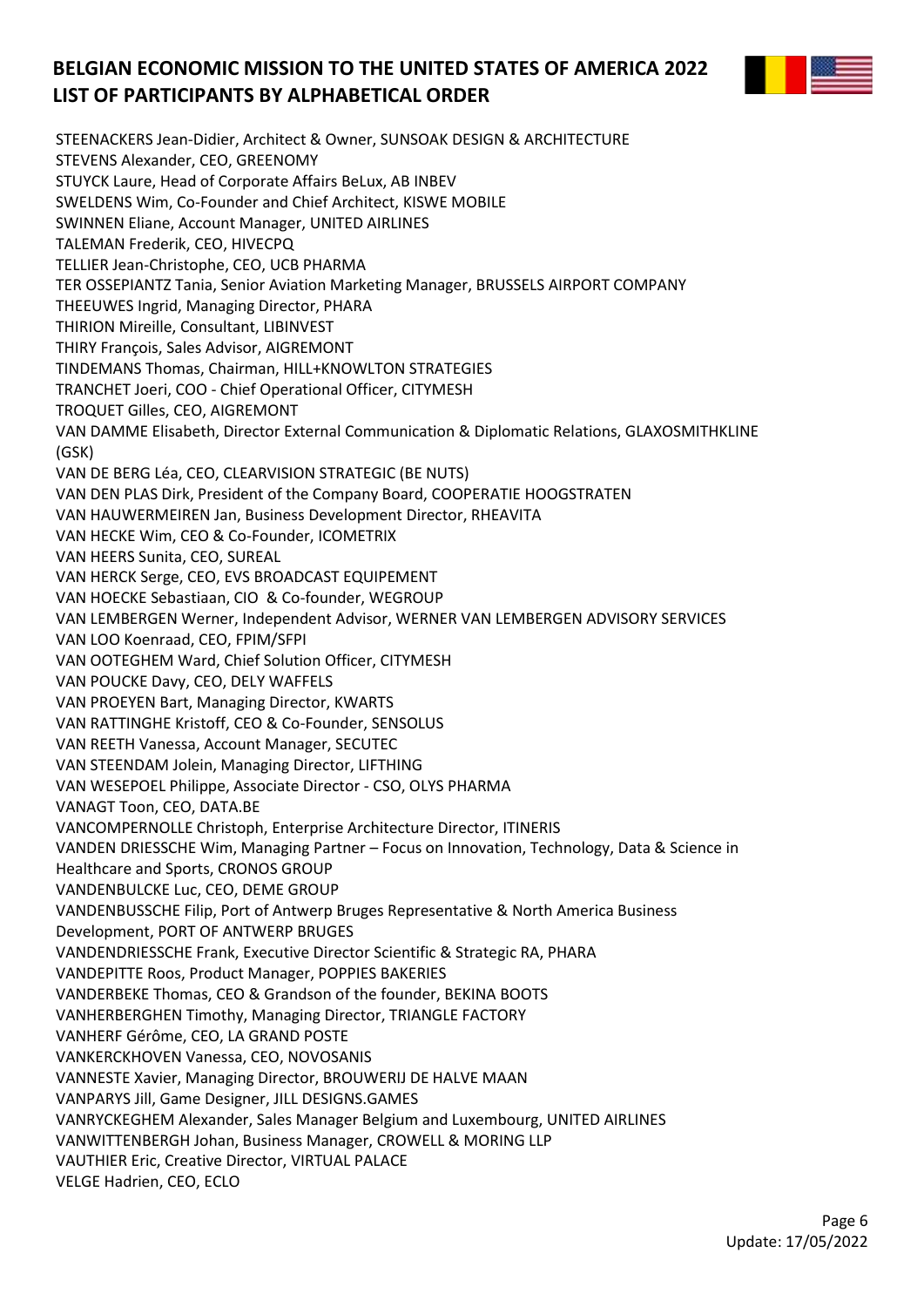

VERCRUYSSE Stefaan, Manager, VERTEXCO VERHAEGHE Karl, CEO, BREWERY VERHAEGHE VICHTE VERHAMME Roeland, CEO / Founder, EXPECT ME VERHEYDEN Linde, Director of Public Affairs, BNP PARIBAS FORTIS VERHEYEN Robin, International Business Developer, 3D-SIDE VERMEEREN Thomas, Account Director, HILL+KNOWLTON STRATEGIES VERMEULEN Kevin, CEO, PROSOCCERDATA VERMOORTEL Pieterjan, CEO, B2AI VERNIEST Jürgen, CEO, SPOTIT VEROUGSTRAETE Marie, Business Development Manager, NEXTGENICS VIAENE Dominiek, CEO, PROTEX HEALTHCARE VOGELSANG Gregoire, Founder, CUBE ART FAIR VOLANTI Cédric, Vice President & General Manager, THERMO FISHER SCIENTIFIC GROUP (HENOGEN) VUYLSTEKER Bjorn, CTO & Co-founder, WEGROUP WAGEMANS Dirk, Senior VP Commercial, LUCIAD WAHBA Alain, CEO, KAPITOL SA WAUTELET Vincent, Chief Executive Officer, ECLINICA WEISSBERG Marc, CEO, PITAGONE WILDSCHUT Rémi, CFO & Co-founder, WEGROUP WILLAERT François-Xavier, Co-founder & Head of Sales, NATURE SNACKS WIOT Didier, CEO, ELIA GRID INTERNATIONAL WOUTERS Pieter-Jan, Senior Tax Manager – Belgian Tax Desk Leader (New York), EY TAX CONSULTANTS WUILLAUME Pascal, Managing Director, SYREN WULLAERT Christel, CEO, LAB4NUTRITION WYMAN Lauren, Associate, INVENTURES INVESTMENT PARTNERS WYNANT Luc, Founding Partner - Lawyer, VAN OLMEN & WYNANT ZYLBERBERG David, Vice President, EXHIBITION HUB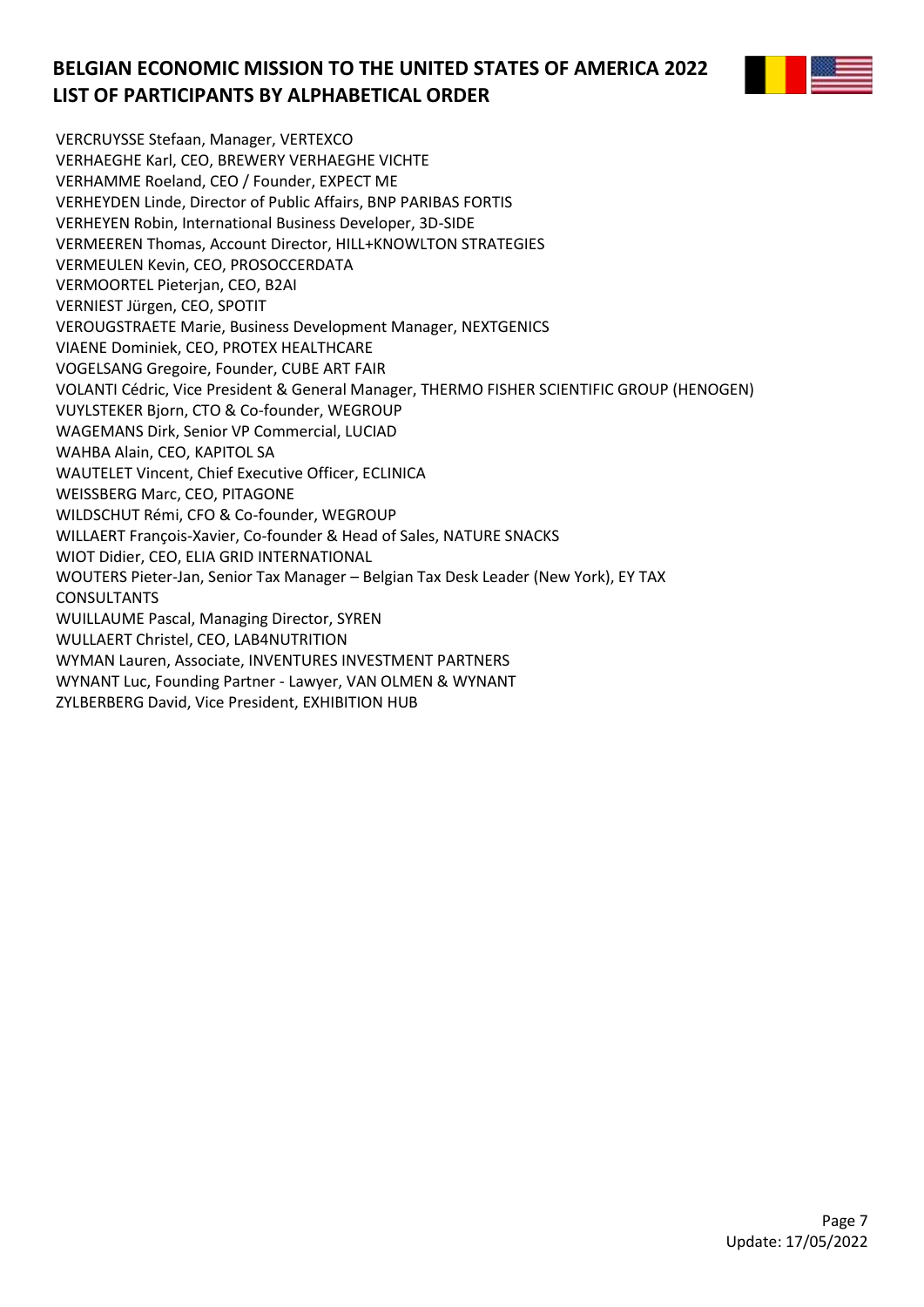

#### **REPRESENTATIVES OF THE FEDERATIONS**

ALGABA Diego, Manager - Sports & Entertainment Technology Club, AGORIA BUYSSE Bart, CEO, FEVIA CHAI Yuan, International Affairs Officer, WAGRALIM CHRISTIAENS Michel, Secretary general, FEDAGRIM CLAES Marcel, Former Chief Executive, AMERICAN CHAMBER OF COMMERCE IN BELGIUM DECHAMPS Marc, International Affairs Representative, BIOWIN HEALTH CLUSTER DESCAMPS Isabelle, Communication Project Manager, ESSENSCIA WALLONIE DHAENE Christophe, CEO, BOC - BELGIAN OFFSHORE CLUSTER DHOOGE Willem, Co-General Manager, FLANDERS.BIO DRUCK Frédéric, Director Essenscia Wallonie & Secretary General bio.be/essenscia, ESSENSCIA WALLONIE FRANCOIS Bernard, Chairman, FLEMISH GAMES ASSOCIATION LEROY Emmanuel, Marketing Director, ROYAL BELGIAN FOOTBALL ASSOCIATION LEYS Erwin, Vice President, BOC - BELGIAN OFFSHORE CLUSTER LOEDTS Youri, Head of Game Department @ VAF, FLANDERS AUDIOVISUAL FUND MONTEYNE Benoit, Advisor, FEDERATION OF ENTERPRISES IN BELGIUM (FEB) MOTTET Pierre, President of UWE, UNION WALLONNE DES ENTREPRISES PONCHAUT Sylvie, Managing Director, BIOWIN HEALTH CLUSTER PROVOOST Pieter-Jan, Manager – Energy Technology Club, AGORIA RUTTEN Stéphanie, Chief Executive Officer, AMERICAN CHAMBER OF COMMERCE IN BELGIUM STRUYE Charlotte, Deputy Director, CLEANTECH FLANDERS TIMMERMANS Pieter, CEO, FEDERATION OF ENTERPRISES IN BELGIUM (FEB) VAN CAUSENBROECK Gert, Export VLAM / Export Manager, VLAM, FLANDERS' AGRICULTURAL MARKETING BOARD VAN GYSEL Ann, CEO, MEDVIA VAN HOOLAND Tineke, Deputy Secretary General bio.be/essenscia, ESSENSCIA WALLONIE VANDERVELDEN Tine, International Business Director, FEVIA VERBRUGGEN David, General Manager, FLEMISH GAMES ASSOCIATION

VERSCHUEREN Yves, Managing Director, ESSENSCIA WALLONIE